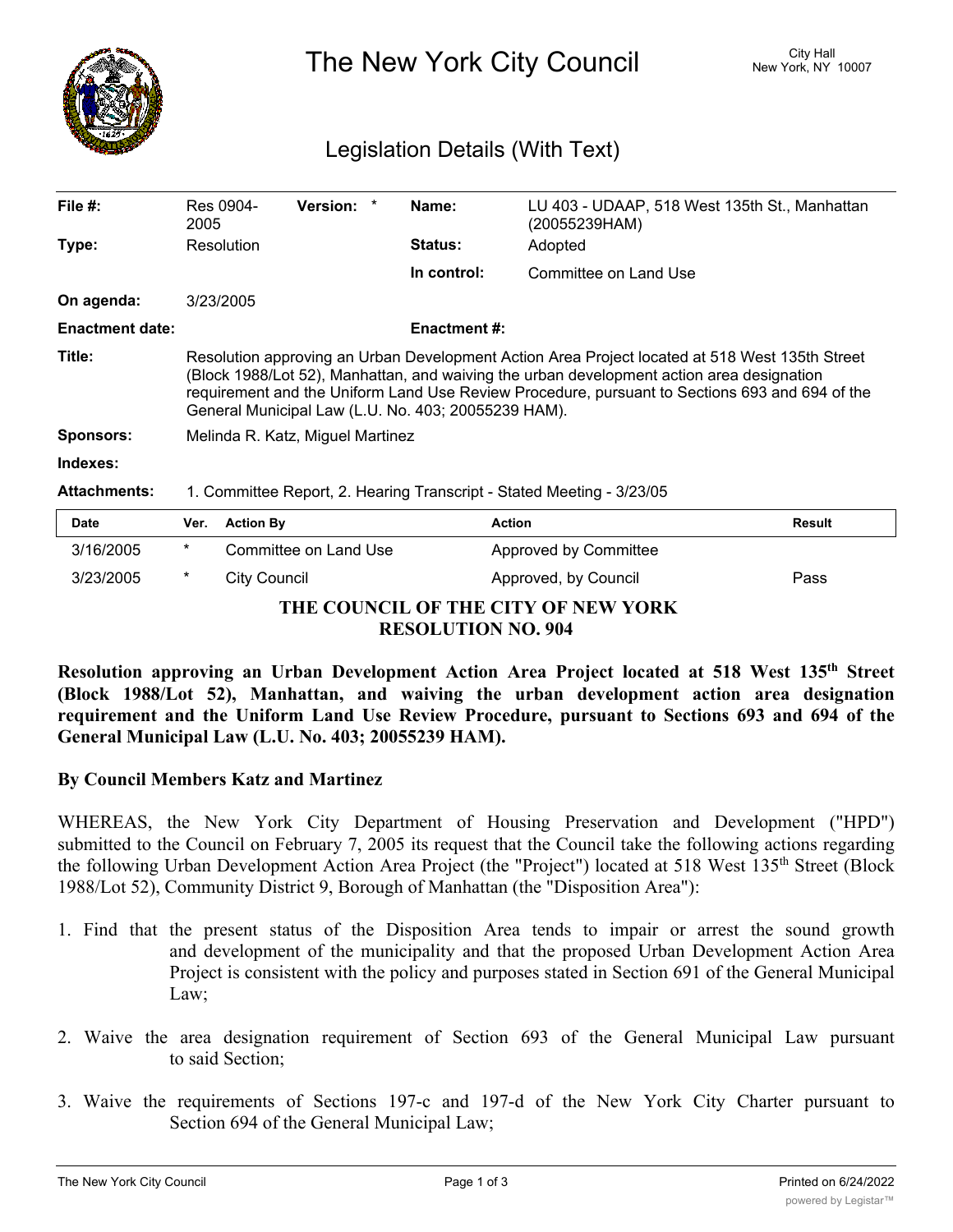- 4. Approve the Project as an Urban Development Action Area Project pursuant to Section 694 of the General Municipal Law; and
- 5. Approve a partial exemption of the Project from real property taxes pursuant to Section 577 of Article XI of the Private Housing Finance Law (the "Tax Exemption");

WHEREAS, the Project is to be developed on land that is now a municipally-owned area as defined in Section 692 of the General Municipal Law, consists solely of the rehabilitation or conservation of existing private or multiple dwellings or the construction of one- to four-unit dwellings, and does not require any change in land use permitted under the New York City Zoning Resolution;

WHEREAS, the project description that HPD provided to the Council states that the purchaser in connection with the Sale (the "Sponsor") is a duly organized housing development fund company under Article XI of the Private Housing Finance Law;

WHEREAS, upon due notice, the Council held a public hearing on the Project on March 15, 2005;

WHEREAS, the Council has considered the land use and financial implications and other policy issues relating to the Project;

RESOLVED:

 $\frac{1}{2}$ 

The Council finds that the present status of the Disposition Area tends to impair or arrest the sound growth and development of the City of New York and that a designation of the Project as an urban development action area project is consistent with the policy and purposes stated in Section 691 of the General Municipal Law.

The Council waives the area designation requirement of the Disposition Area as an urban development action area under Section 693 of the General Municipal Law pursuant to said Section.

The Council waives the requirements of Sections 197-c and 197-d of the New York City Charter pursuant to Section 694 of the General Municipal Law.

The Council approves the Project as an Urban Development Action Area Project pursuant to Section 694 of the General Municipal Law.

The Council approves the partial Tax Exemption as follows:

The partial tax exemption provided hereunder shall commence upon the date of conveyance of the housing project to Sponsor ("Effective Date") and shall terminate upon July 1, 2029 ("Expiration Date"); provided, however, that such partial tax exemption shall terminate if the Department of Housing Preservation and Development determines that (i) Sponsor is not organized as a housing development

fund corporation, (iii) Sponsor is not operating the housing project in accordance with the requirements  $\mathcal{L}_{\mathcal{A}}$ 

The Project shall be disposed of and developed upon the terms and conditions set forth in the Project Summary that HPD has submitted to the Council, a copy of which is attached hereto.